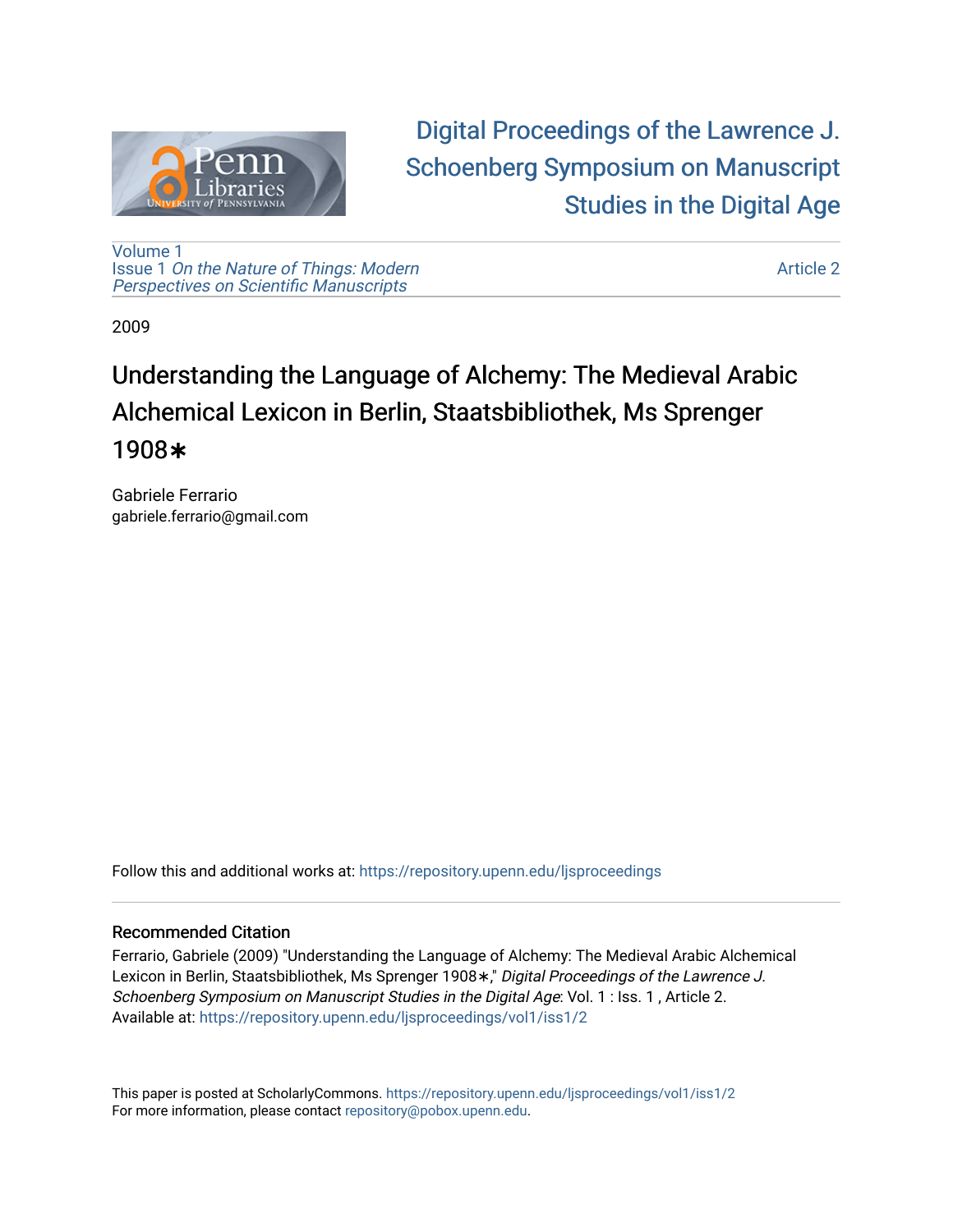## Understanding the Language of Alchemy: The Medieval Arabic Alchemical Lexicon in Berlin, Staatsbibliothek, Ms Sprenger 1908**∗**

#### Abstract

The editing of medieval alchemical texts poses a number of challenges to the modern scholar. Problems such as the lack of source identification, complicated compositional structures, and a tendency toward intentionally obfuscatory language make the task of reconstructing the original letter of text a practical impossibility. This paper will argue that an alternative approach toward editing alchemical texts must be considered. This approach will be determined by focusing on issues related to the technical lexicon of practical alchemy, and in particular, to the problems related to the understanding of the words used by the alchemists for describing the substances used in their operations.

#### Keywords

Alchemy, medieval scientific literature, Latin translation, alchemical manuscripts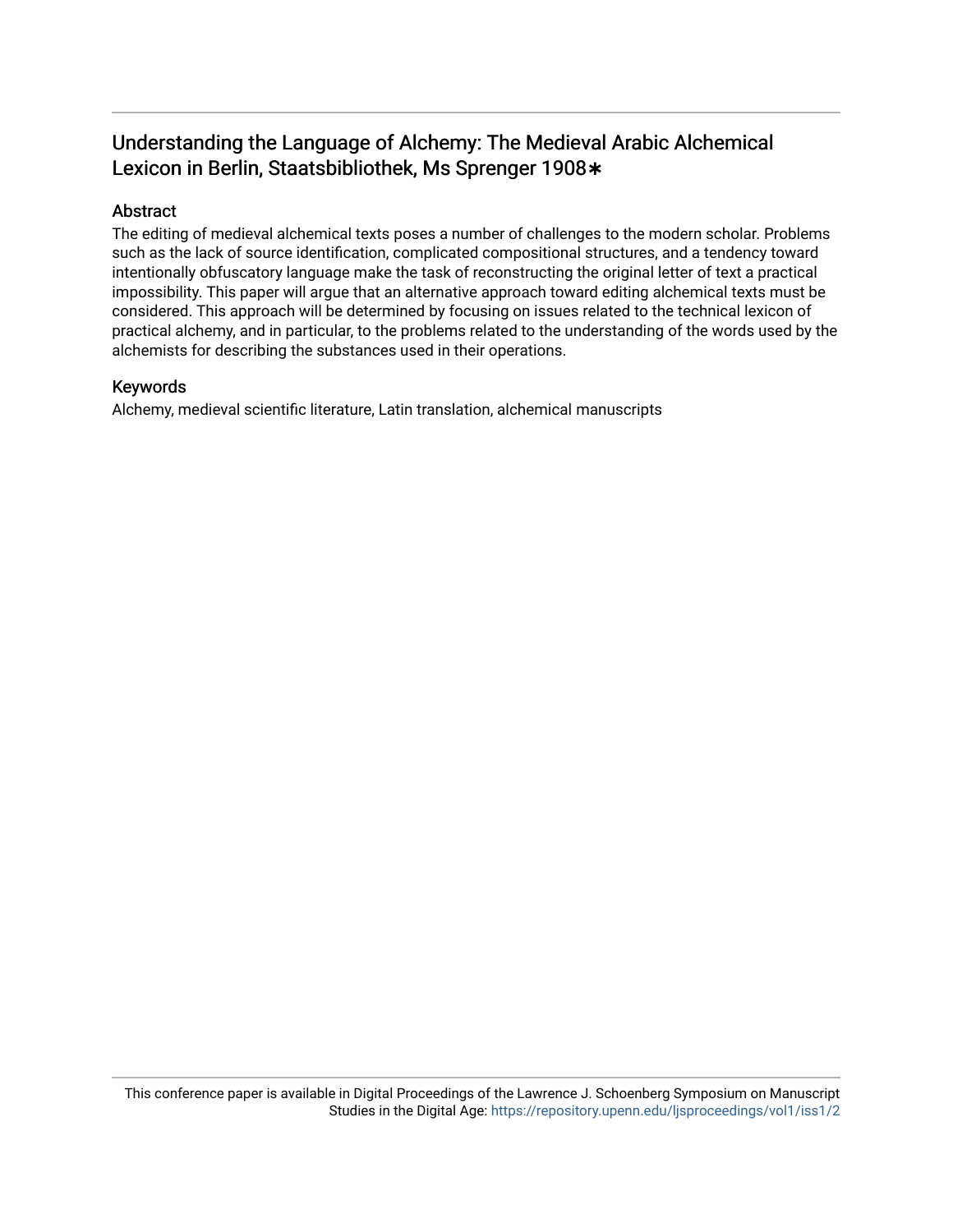# Understanding the Language of Alchemy: The Medieval Arabic Alchemical Lexicon in Berlin, Staatsbibliothek, Ms Sprenger 1908<sup>∗</sup>

### Gabriele Ferrario

Only recently has a renewed scholarly interest in the history of alchemy begun to shed a new light on the discipline, which has been neglected and relegated – together with astrology, magic and the knowledge of talismans – to the field of the so-called "pseudo-sciences" since ancient times. Alchemy has gained its own place in the history of science, and the increasing number of publications and international conferences on this subject stand as a proof of the liveliness of this field of research and of its relevance.<sup>1</sup>

In spite of the increased interest in this subject, the scholar interested in working with alchemical manuscripts still has to face a number of obstacles not otherwise met by scholars dealing with more traditional texts. (slide 2) For example, questions of authorship and the true nature of the contents of these texts are often difficult to determine. Since the status of alchemy together with its validity as a science and its compatibility with a religious view of the world have always been debated, $\lambda^2$  authors of alchemical treatises often attempt to elevate the significance of the work by falsely attributing their writings to recognized authorities. For example, biblical characters (e.g. Adam, Moses, Enoch, David, Salomon and other prophets), philosophers of the Hellenic past (e.g. Democritus, Socrates, Aristotle and Pythagoras), and

 $\overline{a}$ 

<sup>∗</sup> A different version of this paper appeared on *Ambix. Journal of the Society for the History of Alchemy and Chemistry*, 56,1 (2009), 36-48 (www.ambix.org). I would like to thank Dr. Lynn Ransom for her editing of the present article and her suggestions about its structure.

International conferences completely devoted to the study of alchemy and chymistry (i.e. early modern chemistry) have been recently held in El Escorial (Madrid, Spain) in September 2008 and at the Chemical Heritage Foundation (Philadelphia, PA) in July 2006.

 $2$  As far a the Middle Ages is concerned, see William Newman, "Technology and the Alchemical Debate in the Late Middle Ages", *Isis* 80, 3 (1989), 423-425.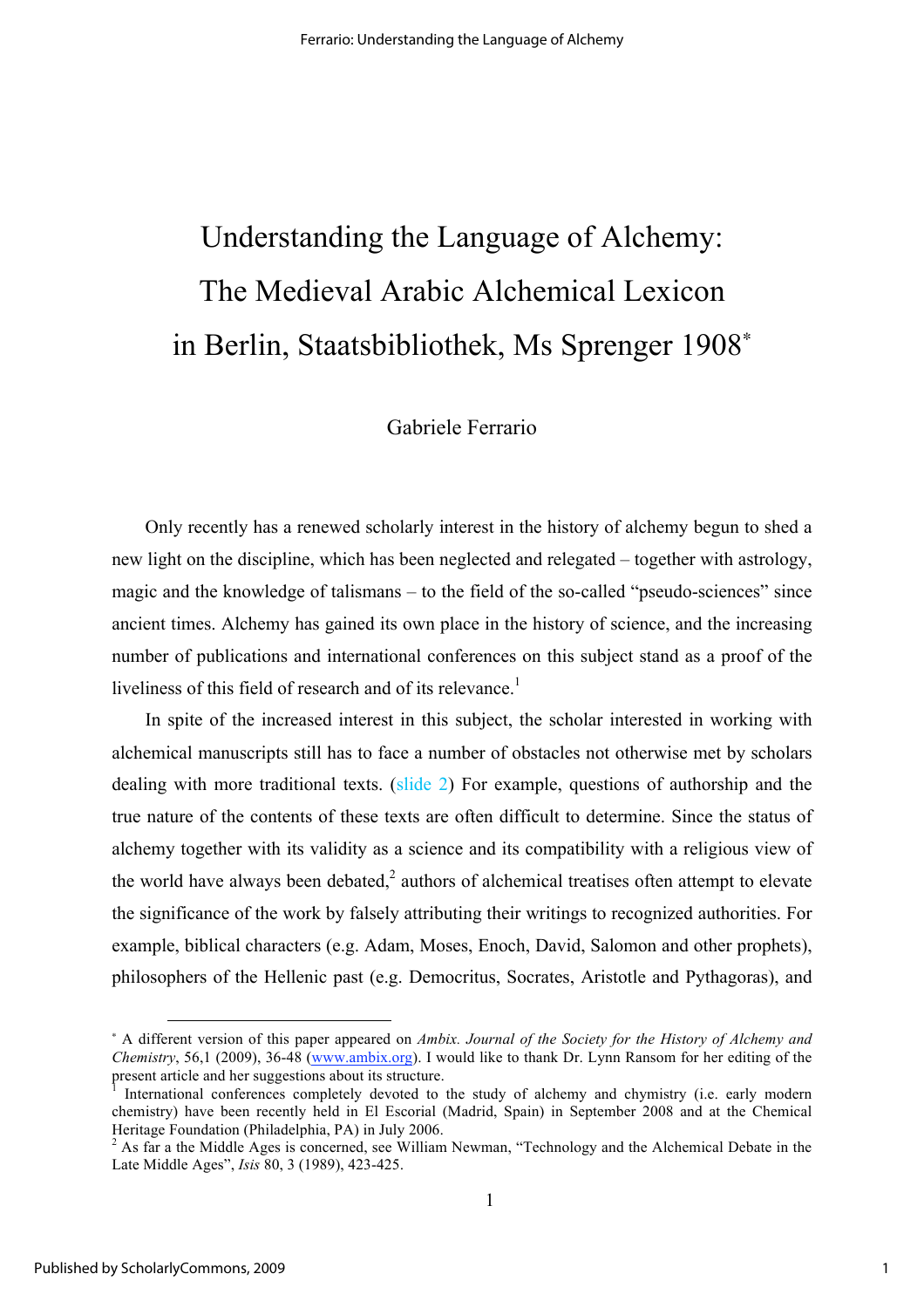mythical forefathers of the esoteric knowledge (like Hermes and Ostanes) are identified as the pseudo-epigraphic authors of a number of medieval alchemical treatises.<sup>3</sup> It is therefore difficult, and sometimes impossible, for the researcher in this area to identify the actual author of the treatises he aims to study.

As far as the content is concerned, many medieval alchemical manuscripts, and mostly those concerned with the practical/operative aspects of the Art, are miscellaneous works. For example, in manuscripts such as Arabic MS Sprenger 1908 of the Staatsbibliothek zu Berlin, on which this paper will focus, there is no attempt to identify the sources from which the compiler extracted the alchemical recipes. Like other alchemical anthologies, MS Sprenger 1908 is closer in nature to a cookbook in which the aim is to compile recipes rather than to preserve or to transmit a complete, coherent text.<sup>4</sup>

The reader of medieval alchemical treatises must also contend with the challenging compositional structure and language. Given the esoteric character of alchemical knowledge, authors have a tendency to obfuscate the true content of the texts. As first recognized by Paul Kraus and recently discussed again by Pierre Lory, authors of alchemical treatises use several structural and lexical strategies in order to paradoxically conceal their doctrines at the same time that they are offering to explain them.<sup>5</sup> Consequently, the modern scholar attempting to prepare an edition of such treatises has to face one basic methodological question about the criteria to follow while editing the text: Is the challenging trial of reconstructing the original letter of the text worthwhile? Would it be more useful to prepare an edition that could testify to a particular stage of the history of the transmission of one alchemical work? The modern editor must mitigate these obfuscations in order to determine a method that allows the reader to best understand the text and at the same time maintain the integrity of the medieval source.

 $3$  On the biblical figures quoted as alchemical authorities or as authors of alchemical treatises, see Raphael Patai, *The Jewish Alchemists*. *A History and Source Book* (Princeton, 1994), pp. 18-40. For a list of the pretended ancient sources of medieval Arabic alchemy, which tend to be cited without change also by Latin medieval alchemists, see G.C. Anawati, "L'alchimie arabe," in *Histoire des Sciences Arabes*, ed. Roshdi Rashed, 3 vols. (Paris 1997), 3:111-141. <sup>4</sup>

Other examples of this approach are the Hebrew alchemical manuscript Orient. klein 514 in Berlin, Staatsbibliothek and two Syriac-Karšuni manuscripts in the British Library: MS Egerton 709 and MS Or. 1593. <sup>5</sup> Cfr. Paul Kraus, Jābir ibn Hayyān. Contribution à l'histoire des idées scientifiques dans l'Islam, 3 vols. (Cairo, 1942-3), 1: XXVII-XXX; Jābir ibn Hayyān, *Dix traités d'alchimie. Les dix premiers traités du Livre des soixante-dix*, transl. Pierre Lory (Paris, 1983), pp. 21-26. In particular Lory identifies two main features: 1) tabdīd al-'ilm (dispersion/scattering of knowledge): the description of a procedure or doctrine does not follow an operative and logical order, but descriptions of other kind – also the insertion of parts of other recipes among the prescriptions for performing the first one; 2) *problematic language*: the abundant use of metaphors, the definition of one substance through the name of the quality which prevails in its composition, the designation of a procedure with the name of another operation that leads to similar results and the use – in general – of a highly technical language.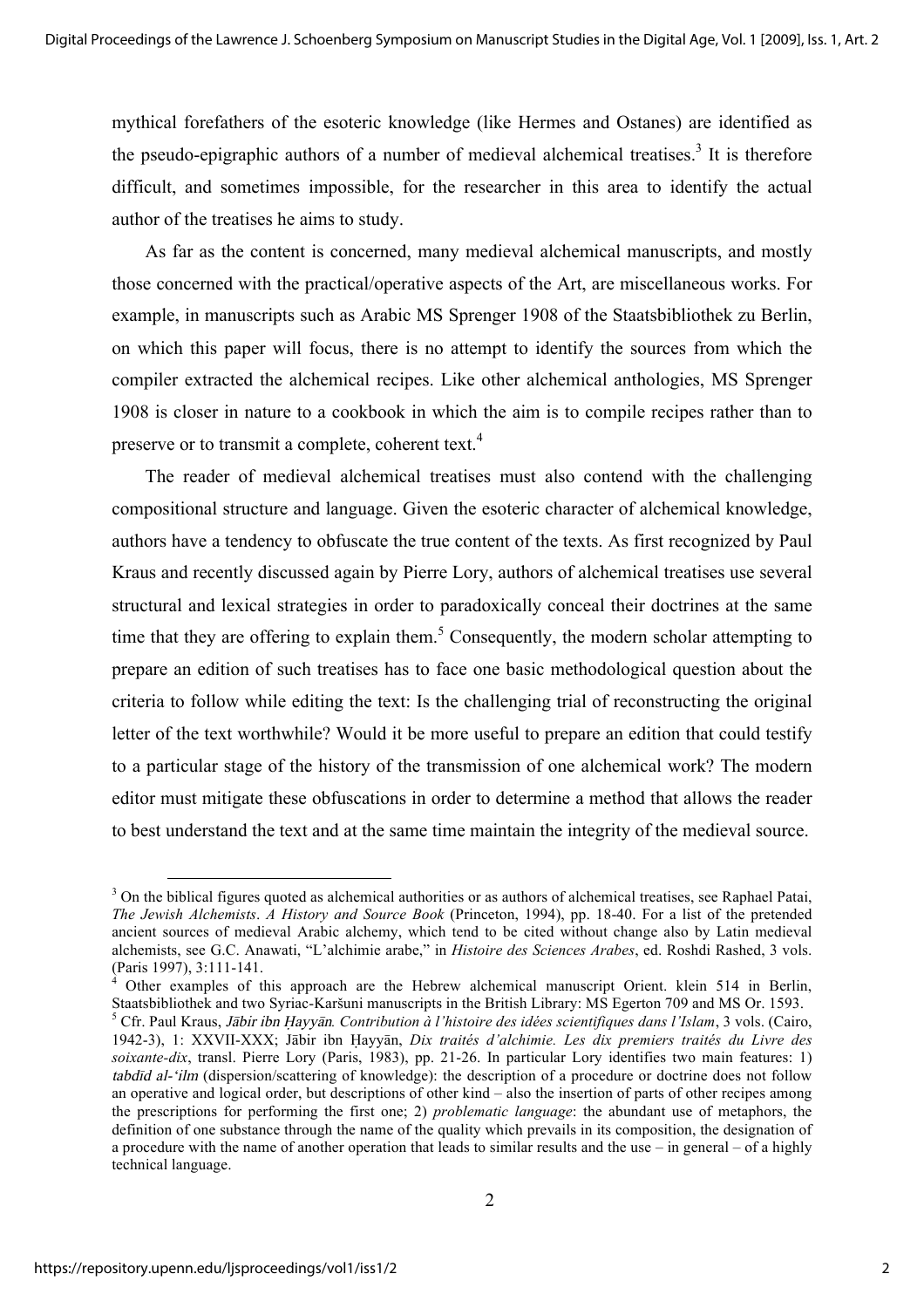In this paper, I would like to work toward establishing a method for editing such texts by focussing on the issues related to the technical lexicon of practical alchemy, and in particular, to the problems related to the understanding of the words used by the alchemists for describing the substances used in their operations. A considerable number of these technical words have been studied and collected from different sources by Alfred Siggel in his monograph *Decknamen in der arabischen alchemistischen Literatur*, published in 1951.<sup>6</sup> MS Sprenger 108 represents a further contribution to the study of this technical language since the manuscript preserves an alchemical dictionary of outstanding interest.

MS Sprenger 1908 was described by Wilhelm Ahlwardt in his catalogue of the Arabic material in Berlin and by Siggel, who, in the middle of the last century, listed the alchemical manuscripts of the library.<sup>7</sup> Although devoid of any indication of date, the manuscript has been ascribed to the seventeenth century. It is quite small in size, measuring 5-1/2 inches by less than 4 inches, and it is written in an inelegant but quite legible script. The presence of the alchemical dictionary on folios 3r-6r and of the Arabic *Liber de aluminibus et salibus* testifies to the medieval origin of its contents: the same dictionary is also preserved in two Syriac-Karšuni manuscripts in the British Library, MS Egerton 709 and MS Or. 1593, which were studied by Marcelin Berthelot and Rubes Duval. Berthelet and Duval dated some of the sources they preserve to a time between the eighth and ninth century.<sup>8</sup> As for the origin of the contents of the *De aluminibus et salibus*, Julius Ruska has argued that its compilation should be placed in twelfth century Spain. I am inclined to believe that the text of the *De aluminibis*  et salibus preserves many traces of earlier practical knowledge.<sup>9</sup>

 <sup>6</sup> Alfred Siggel, *Decknamen in der arabischen alchemistischen Literatur* (Berlin, 1951). The glossary discussed here was not used by Siggel.<br><sup>7</sup> Wilhelm Ahlwardt, *Verzeichniss der arabischen Handschriften der Königlichen Bibliothek zu Berlin* (Berlin,

<sup>1887-1889),</sup> no. 10361. Alfred Siggel, *Katalog der arabischen alchemistichen Handschriften Deutschlands*, 3 vols. (Berlin, 1949), 1: *Handschriften der öffentlichen wissenschaftlichen Bibliothek* (*früher Staatsbibliothek Berlin*), pp. 139-144.

<sup>&</sup>lt;sup>8</sup> See Marcelin Berthelot and Rubens Duval, *La Chimie au Moyen Âge*, 3 vols. (Paris, 1893; repr. Osnabrück – Amsterdam, 1967), 3: *L'alchimie syriaque*. The two MSS – whose composition can be dated between the 15<sup>th</sup> and the  $16<sup>th</sup>$  century on palaeographical basis - contain the same material and seem to be copies of the same prototype. Their content is divided in two parts: one in Syriac language preserving an alchemical treatise entitled *The Doctrine of Democritus* and one in Karšuni, in which we find the alchemical dictionary object of this paper. Berthelot (2: XII) defines this part as "une compilation de procédés et recettes alchimiques, traduites du grec vers le VII<sup>e</sup>, le VIII<sup>e</sup> ou le IX<sup>e</sup> siècle [...]. Un certain nombre de ces recettes ont passé d'ailleurs, à peu près sans changement, jusque chez les auteurs alchimistes latins du XIII<sup>e</sup> siècle [...]".

On the *Liber de aluminibus et salibus*, see Robert Steele, "Practical Chemistry in the 12th Century. Rasis de aluminibus et salibus," *Isis* 12 (1929) 10-46, in which the author presents an edition of the Latin version, an English translation and an introduction to the treatise, together with a Latin-English dictionary of the technical lexicon used in the recipes; Julius Ruska, *Das Buch der Alaune und Salze: ein Grundwerk der Spätlateinischer Alchemie* (Berlin 1935), in which the author presents an edition of the Arabic version extant in manuscript, a Latin edition different from that of Steele, German translations of both and an interesting and still fundamental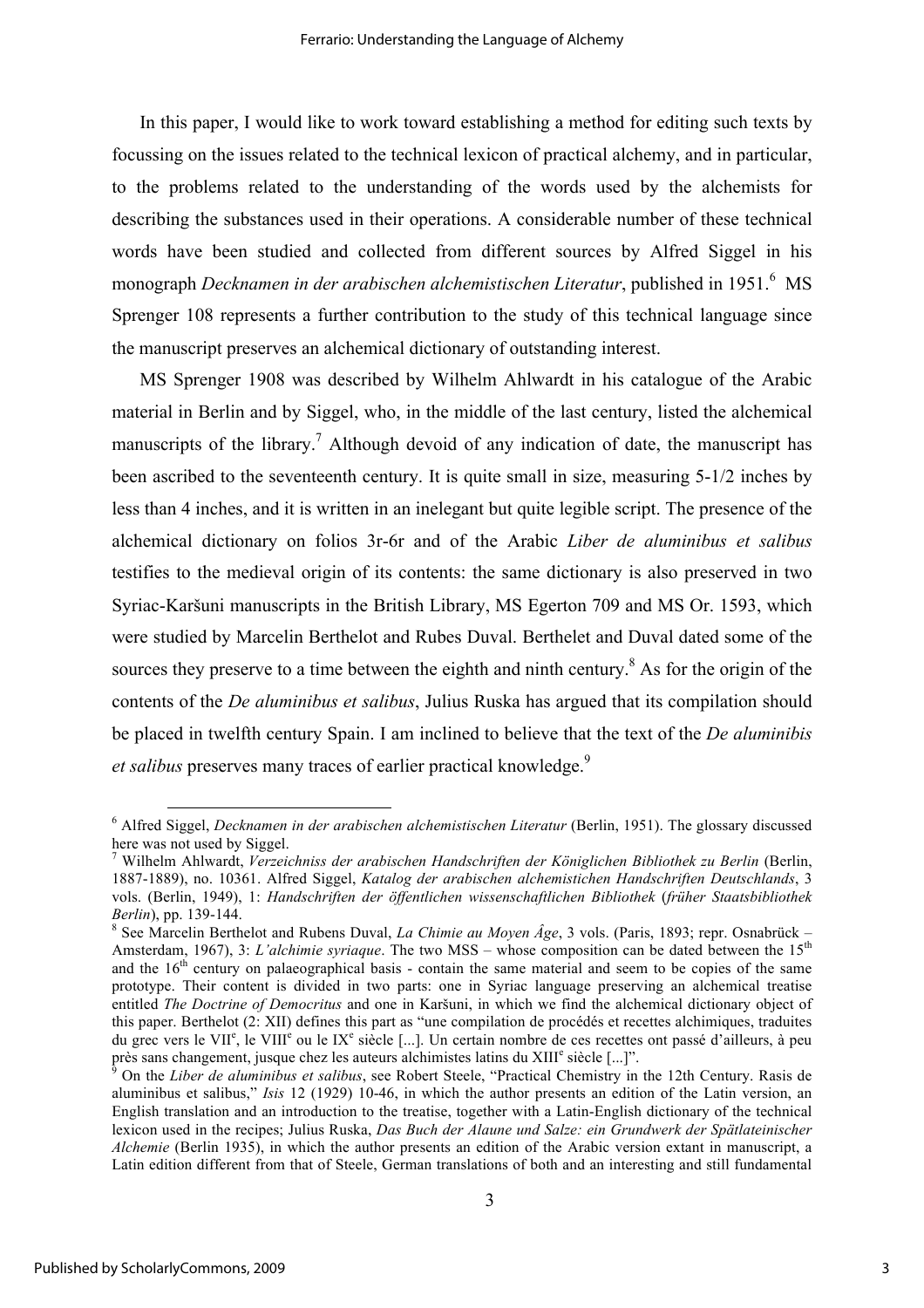On the first folio of the manuscript, we find an interesting *colophon*: *Kitāb al-ğawhar al*nadīr fī sinā at al-iksīr li-Abī 'Abdallāh al-Tugrā'ī, (The Precious Gem concerning the preparation of the elixir) by Ab $\bar{u}$  'Abdallah al-Tuġra'<sub>1</sub>. (slide 3) For many reasons, I consider this attribution to be false and agree with Siggel who argued that the name of the assumed author seems to be due either to a mistake or to pure invention;  $10$  moreover, in the traditional bio-bibliographical repertoires like the *Kašf Al-Zunūn* by Hağğī Khalīfa, there is no trace of any book bearing this title in the list of the original works by the alchemist Al-Tuġrā' $\overline{i}$ .<sup>11</sup> Finally, the attribution of the content of the whole Sprenger manuscript is liable to the same critics directed by Ruska against Al-Rāzī's paternity of the *De aluminibus et salibus*.<sup>12</sup>

Returning to the dictionary, the problems of lexigraphical study become quickly apparent. As is typical in alchemical manuscripts, the author makes claims to provide clarity to the array of names used for various substances. The author explains to his reader (fol. 3r) (slide 4):

You have to know that the bodies are seven, the spirits are seven, the stones are seven and the compounds are seven. All of them take part in the composition of the Work. Among the bodies, the spirits, and the stones that we mentioned, those red in colour are used for the preparation of gold and those white in colour for the preparation of silver. I will explain this to you in order to clarify all your doubts regarding this subject. Moreover, I am going to mention the bodies, the spirits and the stones using names that differ from the ones usually known. Those are names that the Sages used for their allusive value. They will be clarified in this treatise, so that nothing will be lost, everything will be in its place and nothing related to the Work will remain unknown to you, with the help of God the Almighty.

introduction to the treatise. On a Hebrew version of this treatise, see Patai, *The Jewish Alchemists*, pp. 119-125. For my recent contributions on the subject, see Gabriele Ferrario, "Origins and Transmission of the *Liber de aluminibus et salibus*," in Lawrence Principe, ed., *Chymists and Chymistry. Studies in the History of Alchemy and Early Modern Chymistry* (Papers presented at an International Conference on the History of Alchemy and Chymistry held at the Chemical Heritage Foundation, Philadelphia, 19-23 July 2006), (Sagamore Beach, MA, 2007), pp. 137-148 and "Il *Libro degli allumi e dei sali*: *status quaestionis* e prospettive di studio," *Henoch* 26, 3 (2004), 275-296. The most recent study of the Latin translations of the *De aluminibus et salibus* is Catherine J. Arbuthnott, *Pseudo-Razi* De aluminibus et salibus: *a Critical Edition and Translation of the Latin Translation with Notes on the Chemical Procedures* (Unpublished PhD thesis, London, 2002). This new critical edition of the Latin text is going to be published together with an English translation and an introduction to the text.

 $10$  The correct name of the famous alchemist, who was sentenced to death in 1121 by Al-Simīrūmī, wazīr of the Seljuk Mahmud III, is Mu'ayyid al-Dīn Abū Ismā'īl al-Hussayn ibn 'Alī ibn Muhammad al-Tuģrā'ī al-Munši' al-Isbahānī.<br><sup>11</sup> Siggel, *Katalog*, pp. 139-144. Hağği <u>Kh</u>alīfa, *Kašf al-zunūn 'an asāmī al-kutub wa-'l-funūn – Lexicon* 

*bibliographicum et encyclopaedicum*, ed. Gustav Flügel (Leipzig, 1835-58; repr. New York, 1964). 12 See *Appendix*.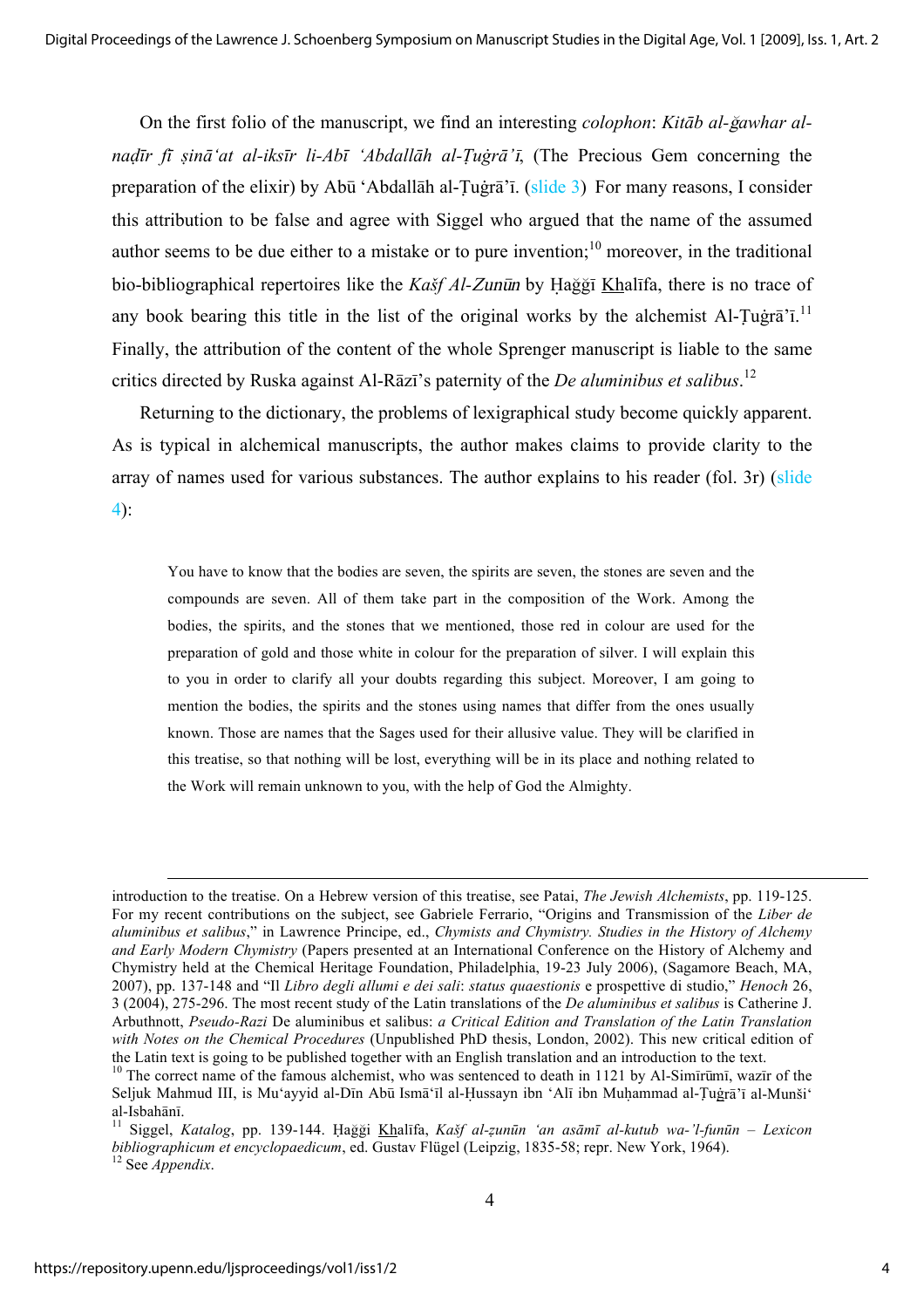The "work" mentioned in this sentence is of course the artificial production of gold and silver, which is to be obtained by a combined use of bodies (i.e. metals), spirits (i.e. more volatile substances like arsenic, sal ammoniac and others) and stones. The author appears to be determined to explain to the reader every single detail regarding the allusive alchemical lexicon used by "the Sages", a common way to address the alchemical authorities of the past. However, when we look more closely at what follows in the dictionary what we find is an example of the paradox of concealment by means of explanation.<sup>13</sup>

The alchemical substances described in the dictionary are divided in bodies – i.e. metals, spirits, stones and compounds.<sup>14</sup> (slides 5-7) The stones are in their turn divided in two groups: those that contain spirits and those that do not. The list of metals includes: gold, silver, iron, copper, white lead, black lead and mercury. For each of these metals the dictionary gives a number of synonyms (*Decknamen*) that varies from fifteen to fifty names. For instance, the possible names of gold can be: "the noble silver", "the sun", "the father of experience", "the jewel", "the tomb", "the discarded", "the wise", "the sunbeam", "the light", "the day", "the red wax", "the permanent sulphur", "the cradle", "the balanced", "the head", "the knot", "the integral", "the complete", "the revolutionary", "the patient", "the king of the bodies", "the rubber". For some of these names, an easy explanation can be found according to the alchemical theory: gold is called "the noble silver" because it represents the last stage of purification and ennobling of the base matter obtained through the alchemical process. In many alchemical recipes, silver is the last metal that is obtained before the appearance of gold. The references to "the light", "the day", "the sunbeam" and so on are all to be traced back to the traditional correspondence between the names of the planets and those of the seven metals that seems to have Babylonian origins and in which gold is always coupled with the sun.<sup>15</sup> As for names like "the balanced" and "the complete", they make direct reference to the fundamental alchemic-mineralogical theory according to which all metals are made up of the same constituents – earth, air, fire and water. The differences among them is given by a

<sup>&</sup>lt;sup>13</sup> The titles of many alchemical books often seem to promise a clear explanation of the doctrines of the Art – something that never really happens, anyway. The titles of the treatises anthologized in Jean Jacques Manget's *Bibliotheca Chemica Curiosa* (Geneve, 1702), for example, provide many examples of these unfulfilled promises: Petrus Johannes Faber, *Res alchymicorum obscuras extraordinaria perspicuitate explanans* (v. I, p. 291), Joannes Joachim Becher, *Oedipus Chemicus, obscuriorum terminorum et principiorum chymicorum mysteria aperiens et resolvens* (I, 306), and Raymundus Lullus, *Liber dictus Lux Mercuriorum in quo explicatur*  quod in aliis libris occultum est (I, 824).<br><sup>14</sup> For reasons linked to the availability of the sources and to my personal expertise, I have relied primarily on

the version of the dictionary preserved in MS Sprenger 1908 and on Duval's published edition. <sup>15</sup> See Berthelot, *Collection des anciens alchimistes grecs*, (Osnabrück, 1967; repr. of the ed. 1888), 1: part 1,

<sup>74-85.</sup>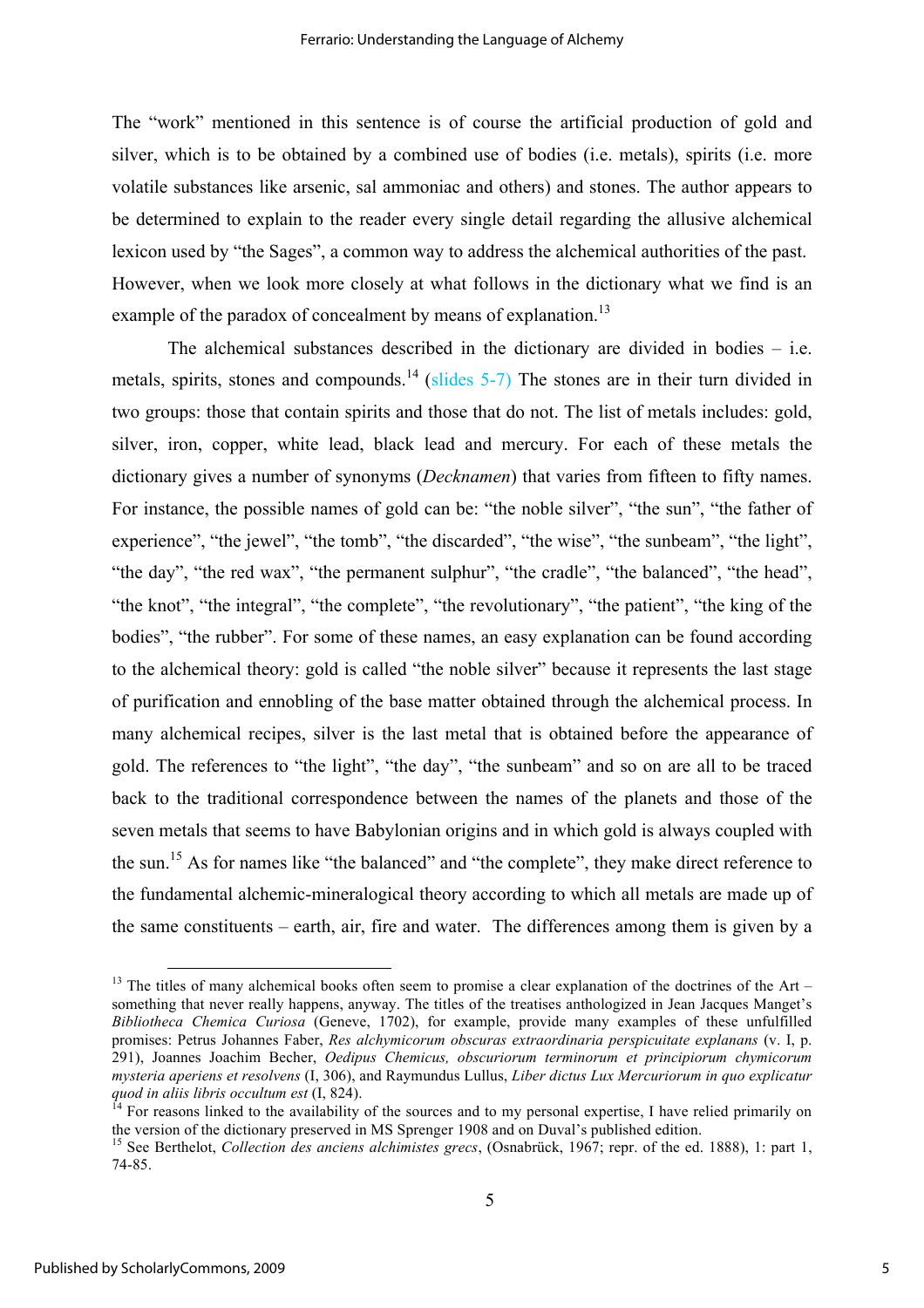difference in the proportions and degrees of pureness of these elements. As a consequence, base metals can be turned into noble ones, if the alchemist is able to recreate the perfect composition that is typical of gold, which is considered to be the most balanced and complete of all metals.16 The name "the discarded" raises some problems, since in the *De aluminibus et salibus* this name is used with reference to arsenic, which is said to be "the popular and cheap stone, that is discarded and thrown away in markets, in mud and in toilettes".<sup>17</sup>

Many synonyms are given for silver, as well: "the moon", "the mother", "the leafy", "Hermes of the egg", "the white wax", "the familiar lion", "the servant", "the night", "the leprous gold", "the ivory", "the path", "the reckless", "the tasteless", "the suitor", "the vagabond". Names like "the leprous gold" are easy to understand. According to a widely attested alchemical theory, base metals were considered as noble metals affected by illnesses; the goal of the alchemist would be that of curing those illnesses and take back the metal to its healthiest form, the form of gold. In this case, this notion is extended to silver – namely a noble metal – that is designated as a form of ill gold that has to be healed.

Mercury occupies a peculiar place, since it is listed twice in the dictionary, once as part of the bodies and then again as part of the spirits. (slide 8) The compiler of the dictionary provides a clear explanation for this double classification, when he writes on fol. 4v:

As far as mercury is concerned, we already mentioned its names in the description of the bodies, and this was due to the fact that it is the first of the bodies, and all the bodies derive form mercury and are made up of it. As for its mention among the spirits, it is due to the fact that it volatilizes when in contact with fire and it does not stand fire: for this reason, the Sages listed mercury among the spirits. Moreover, in the same way, the bodies are those substances that melt on fire and do not run away from it, while the spirits are fine. The bodies tend to go back to their origin – that is the earth - , while the spirits tend to volatilize, heading towards their world. So, they bear these names, because there is a meaning to names: these are the states convenient to these substances, as a matter of necessity.

Mercury is particularly rich in synonyms: "Hermes", "the paralytic", "Mercury", "the life of the bodies", "the cloud", "the horizon", "the water", "the powerful", "the water of the sun", "the writer", "the water of the moon", "the water of copper", "the water of iron", "the

<sup>&</sup>lt;sup>16</sup> On the connections between the Aristotelian theory of the qualities and Arabic alchemy, see Paola Carusi, "*Meteorologica IV* e alchimia islamica. Qualità ed elementi a confronto," in *Aristoteles Chemicus. Il IV Libro dei Meteorologica nella tradizione antica e medievale*, ed. Cristina Viano (Sankt Augustin, 2002), pp. 81-97. <sup>17</sup> MS Sprenger 1908, f. 21v; for the Hebrew version, MS Orient. Oct. 514, f. 23v.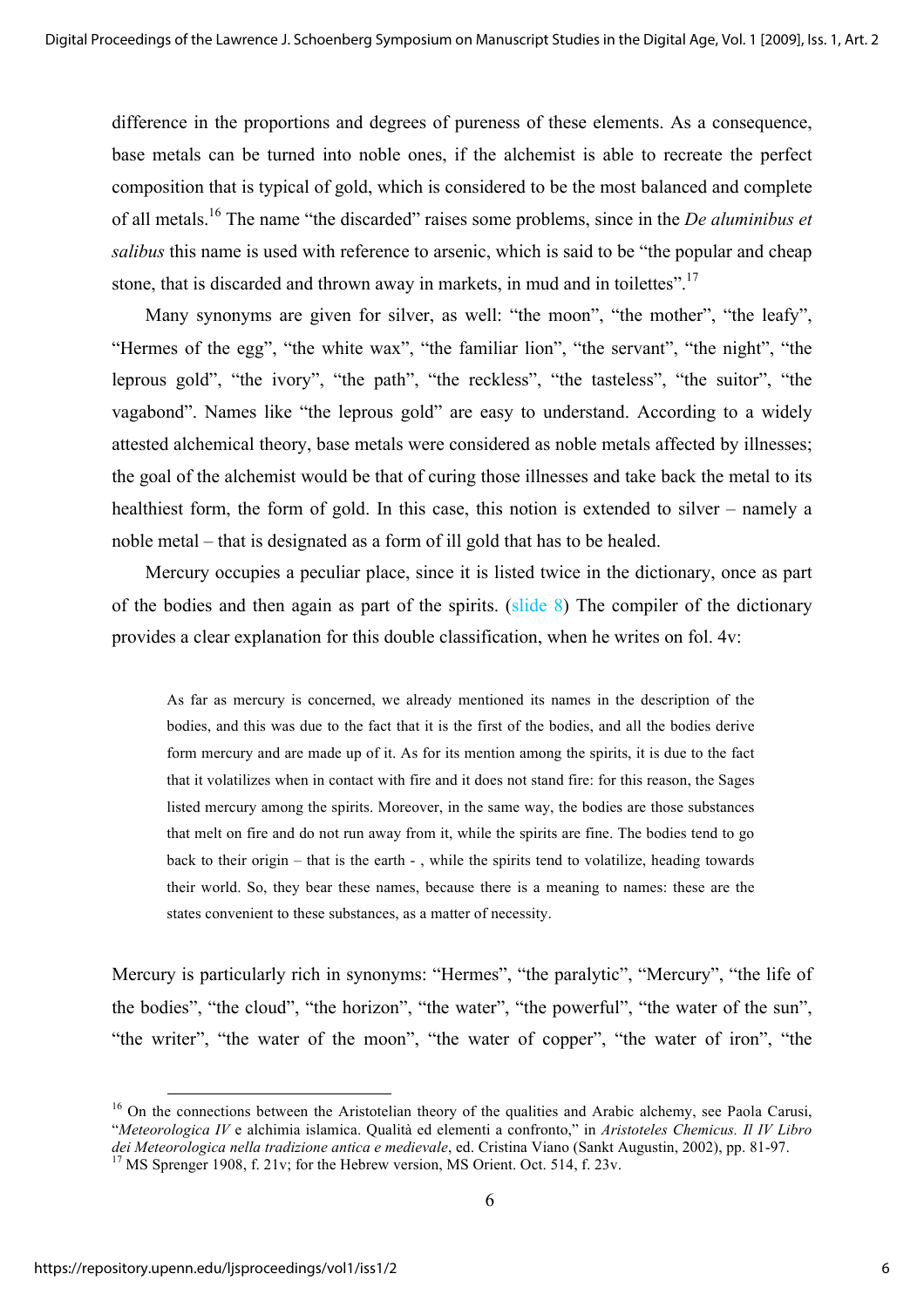author", "the milk of the virgin",  $18$  "the turbid", "the support of the bodies", "the one that gives life to lifeless things", "the light of the lights", "the chick of the daemons", "the wise", "the soul", "the oriental", "the Armenian", "the fish", "the fleeting", "the fleeting servant", "the lightning", "the heavy water", "the liquid spirit", "the liquid body", "the water of life", "the faint-hearted", "the living water", "the water of the splendour of sulphur", "the uncovered beggar", "the water of glass", "*aphroselēnon*",<sup>19</sup> "the foam of the sea", "the water of Saturn", "the veiled dog", "the honey", "the heat of all the animals", "the comfort", "the milk of all the bodies", "the medicine", "the ferment", "the urine of the lunatics" and the "sulphur of the aludel".<sup>20</sup>

Besides mercury, which is a sort of bridge between bodies and spirits, the other spirits listed are: sal ammoniac, arsenic, sandarac (i.e. red arsenic), orpiment (i.e. yellow arsenic), red sulphur, and white sulphur. Although the two kinds of sulphur are listed separately, when it comes to listing their synonyms the author of this alchemical dictionary avoids any distinction, and the reader has to understand by himself which of the two sulphurs is being referred to. Their names are: "the king", "the ones that covers", "the yellow bride", "the red bride", "the white bride", "the yellow wax", "the white wax", "the companion of the mineral", "the sun",<sup>21</sup> "the ferment of gold", "the soul", "the air", "the spirit that dyes", "the scorpion", "the lion of the earth", "the honoured stone", "the asphyxiating", "the bird of Socrates", "the string of hemp". Different names are then used for defining the dye extracted from sulphur and the body of sulphur that remains after the extraction of the dye. For the first one we find: "the fire", "the wine", "the dye", "the crying one", "the main door", "the hearth", and "the liver". On the other hand, the body devoid of its tincture is called: "the air", "the soul", "the soap", "Jupiter".

After listing the names of the spirits, the dictionary considers the alternative names of the stones, starting from the stones that are considered to contain a part of spirit, which are: marcasite, magnesia, tutty, hematite, magnetite, vitriol and salt; then the stones that do not contain spirits are listed: talc, antimony, mother-of-pearl, crystal, malachite, lapis lazuli and agate. It is then explained that, after being alchemically processed, the aforementioned stones

<sup>&</sup>lt;sup>18</sup> This name corresponds to the Latin *lac virginis*.<br><sup>19</sup> This Greek name – meaning "froth of the moon" was already used as a *Deckname* by the Hellenistic alchemists. See Bethelot, *Collection des anciens alchimistes grecs*, 2: 18,8, 185,17, 391,14; and also Benjamin Hallum, "Zosimus Arabus. The Reception of Zosimos of Panopolis in the Arabic/Islamic World" (unpublished PhD Thesis, London 2008), p. 231.<br><sup>20</sup> This term derives directly from the Arabic *al-ut*<sub>al</sub>.

<sup>&</sup>lt;sup>21</sup> This synonym is clearly a source of confusion between gold and sulphur, since gold is normally called "the sun" in alchemical literature, while this name does not usually apply to sulphur.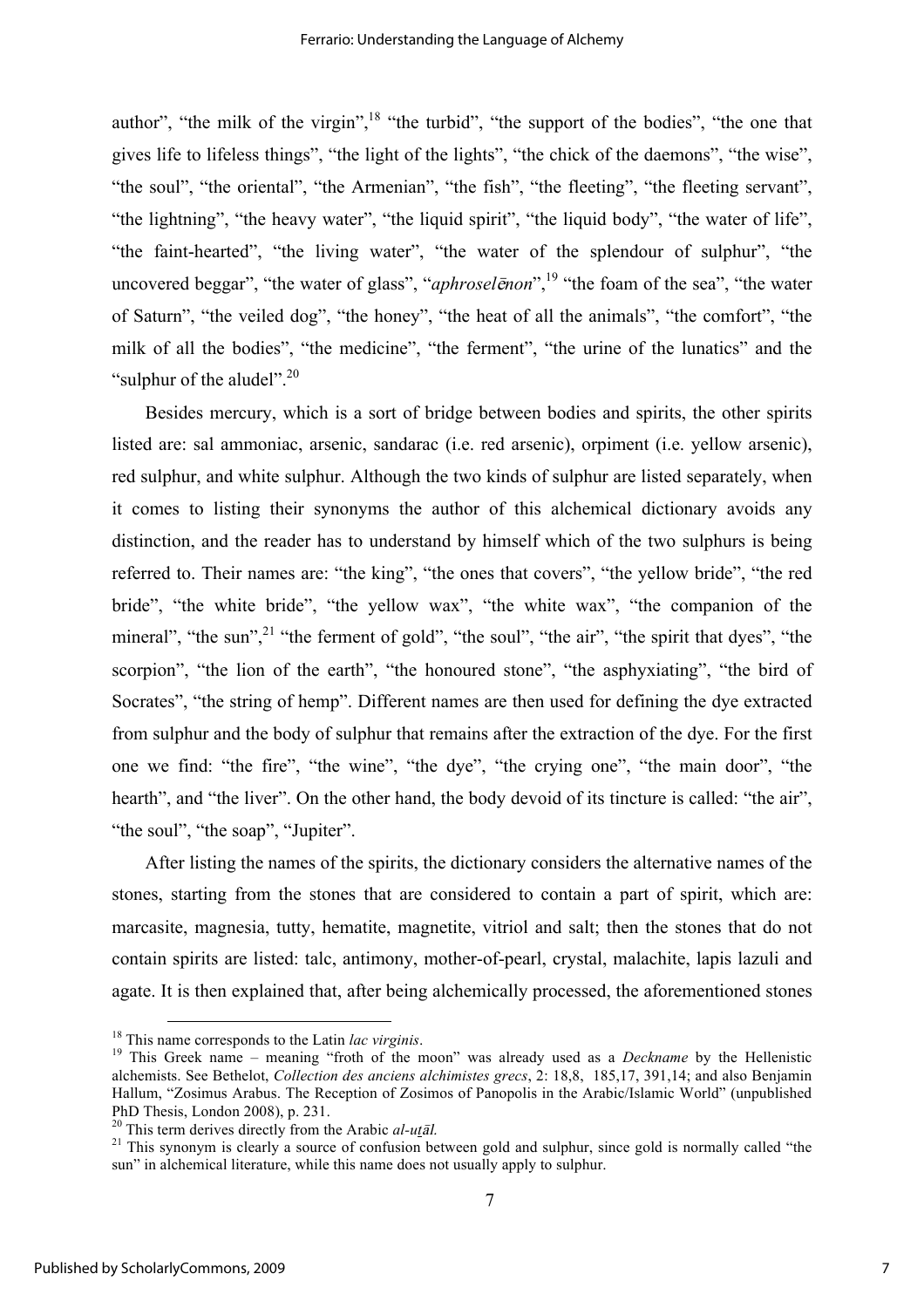can become: cadmium, litharge, red lead, ceruse, alkali salt, the lime of eggs and other kinds of lime.

As these examples show, the synonyms for the names of the alchemical substances are given in a random order that comprises names taken from different fields. We find, for example, the well-known names of planets, names of common objects (like "the jewel", "the tomb", "the cradle", "the plug", "the rock", "the bud", "the brook", "the foam", "the gum" and so on), names defining intellectual or physical features (like "the wise", "the wellbalanced", "the discarded", "the revolutionary", "the indulgent", "the lifeless", "the immortal", "the beggar", "the fleeting" and so on), names defining familial relationships (like "the father of…", "the mother of…", "the brother of…", "the son of…"), names of status (like "the king", "the servant"), names of colours (like "the yellow", "the green", "the fair", "the white", "the black" and so on), names of animals (like "the eagle", "the vulture", "the lion", "the bird", "the wasp", "the chick", "the scorpion", "the fish" and so on) and names describing a provenance (like "the Indian", "the Armenian" and so on).

The clarifying aim of this alchemical dictionary is partially compromised by the repetition of some names as synonyms for different substances. "The sun", according to the compiler can mean "gold" but also "sulphur". The name "the light" can refer both to gold and to mercury; "wax" can refer to gold and sulphur – that are normally defined "red wax" – to sulphur alone – normally called "yellow wax" – and to silver and sulphur again – commonly named "white wax". Gold can be called "the permanent sulphur" and this can lead to further confusion. Both gold and silver can be called "the complete". "Hermes" is the name commonly used for defining mercury, but in this dictionary we read that it can also be used with the meaning of silver. The name "lion" can indicate silver, arsenic and sal ammoniac. When the alchemists speak about "the bird", they can make reference to both sal ammoniac or arsenic. Sal ammoniac, then, can also be called "the oil" which is a name used for defining one of the substances derived form the manufacturing of graphite, as well. Finally, both sulphur and arsenic are said to be called "the king".

This confusion in the list of synonyms can of course be misleading and the reader of alchemical recipes has to rely on the context for understanding whether one or the other ingredient is to be used in a particular recipe. As Kraus and Lorry underlined, it is not possible to identify the ingredients of medieval alchemical recipes by means of interpreting the described practical operations as they were modern chemical procedures. In this way, the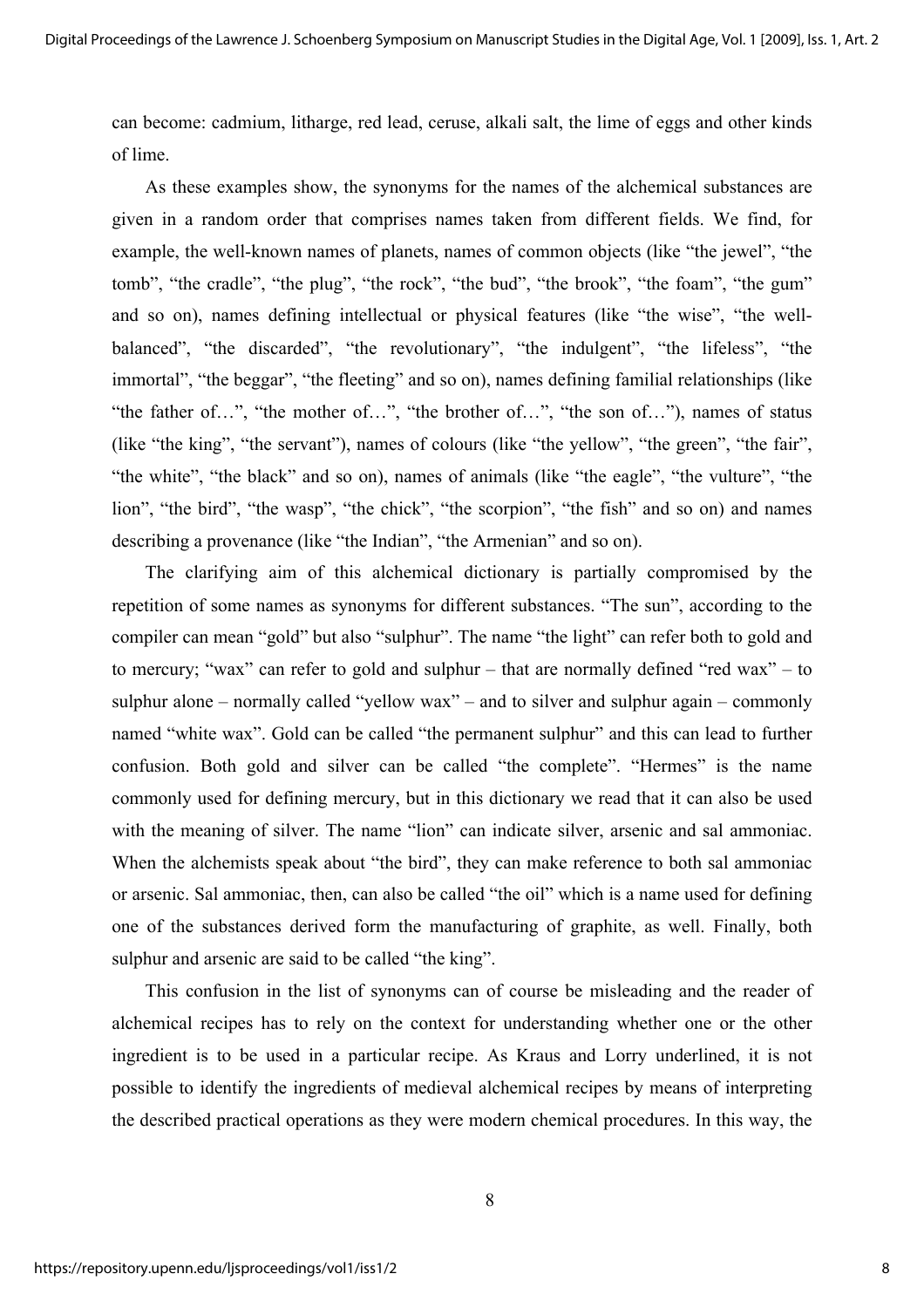context itself will fail to give the reader sure indications about the nature of the substances implied in alchemical operations. $^{22}$ 

As an example, I present here the translation of a recipe for the preparation of lead which is found in the Arabic *De aluminibus et salibus* (MS Sprenger 1908, fol. 27r) (slide 9):

Description of the preparation of lead. Take a part of lead and melt it in an iron spoon. Throw it on the same weight of mercury and leave what you obtained in the mortar. Take the equivalent in weight of one of the previous ingredients of roasted salt, melt it in an equal quantity of sour vinegar, drain it and slowly pulverize the aforementioned lead with it. You have to pulverize it and make it dry until its colour has turned black. Then burn it in the fire until it becomes white and wash the salt away from it. You will use it as one of your ingredients, if God wants. If you put some eagle with the vinegar you use for watering the salt, you will obtain the best results and prosperity.

This is a relatively clear procedure: it is aimed at obtaining a particular kind of lead that can be used in other alchemical operations. It is not a recipe for the preparation of gold or silver out of base metals; it is rather the description of preliminary work to be conducted on lead in order to make it ready for the transmutation, whose description occupies the following paragraphs in the *De aluminibus*. What is interesting here is the reference to the eagle. How should the sentence "put some eagle with the vinegar" be interpreted? In this case, the alchemical dictionary gives us a valuable aid: among the alternative names of the sal ammoniac, we find "the eagle". What has to be added, then, to vinegar is sal ammoniac.

In order to better exemplify the degree of linguistic creativity peculiar to the alchemical language, in what follows I will apply some of the possible combinations of synonyms as given in the Arabic alchemical dictionary to a simple sentence that can be found at fol. 24r of MS Sprenger 1908. This "game" of permutations will provide a glance on the endless possibilities that – according to the alchemical dictionary object of our study – are available to the alchemist who wants to express his doctrines without being immediately understood by the laymen. Only the knowledge of the correct meaning of the synonyms will offer the key for entering the true sense of this sentence (slide 10):

Original sentence:

 <sup>22</sup> On the identification of sal ammoniac, see Paola Carusi, "Alchimia ermetica e arte del vetro: il *Tadb*†r *Harmis*  al-Harāmisa (Dār al-Kutub al-Miṣrīya ṭabī'iyāt 150), *Quaderni di Studi Arabi*, 10 (1992), 192, n. 47; and Paola Carusi and Alberto Bartola, "Un tentativo di non decodificazione del termine 'sale ammoniaco'", in *Atti del II Convegno Nazionale di Storia e Fondamenti della Chimica* (Roma, 1989), pp. 53-61.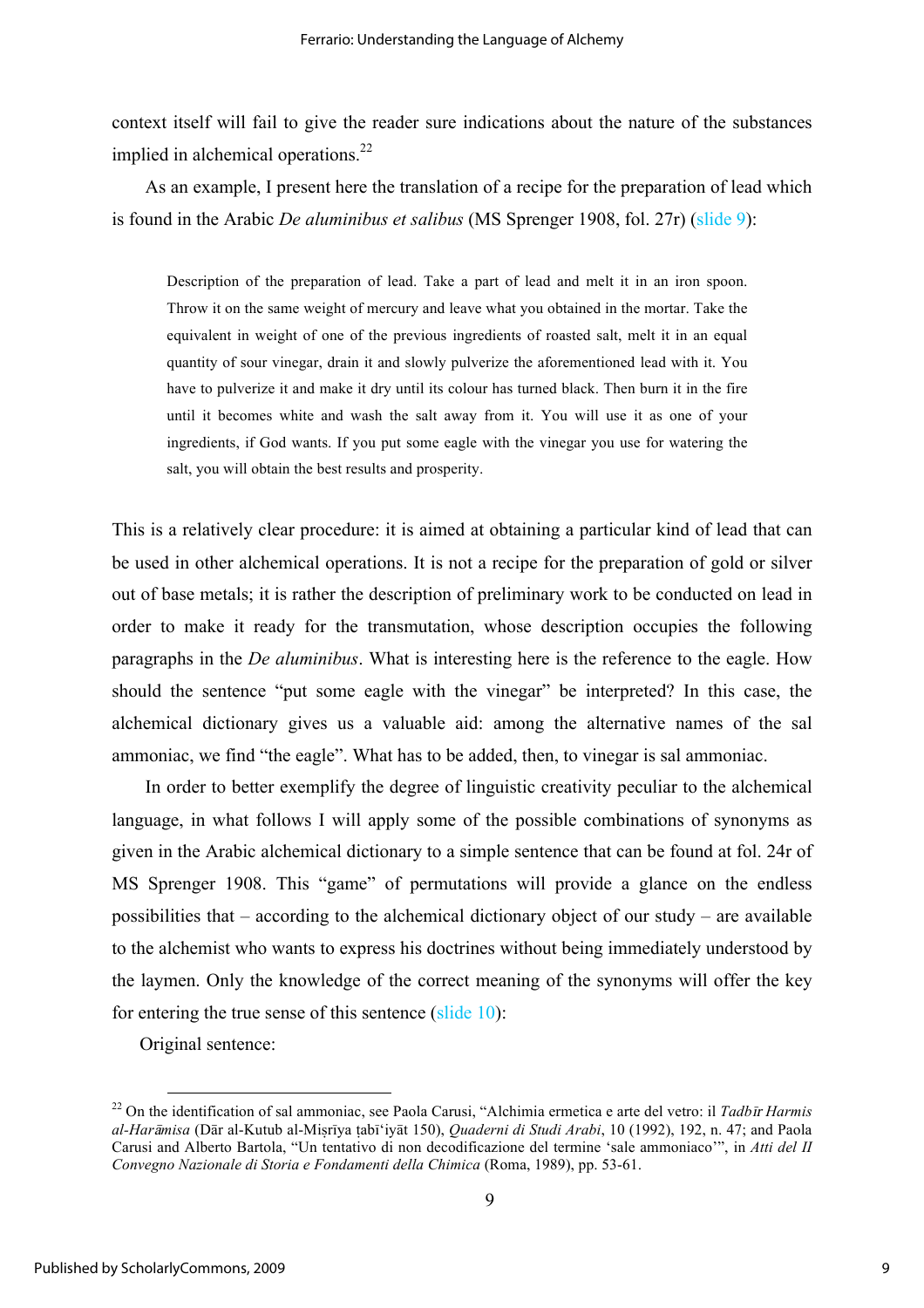«Silver is the body needed for obtaining the white colour in the great work. Lead can replace it in the minor work. Arsenic is its soul, mercury is its spirit and ammoniac salt is its servant that unites them and makes them firm».

Permutations (slide 11):

1. «"The moon" is the body needed for obtaining the white colour in the great work. "Saturn" can replace it in the minor work. "The destroyer of the bodies" is its soul, "Hermes" is its spirit and "the eagle" is its servant that unites them and makes them firm».

2. «"The white wax" is the body needed for obtaining the white colour in the great work. "The black" can replace it in the minor work. "The alloy" is its soul, "the cloud" is its spirit and "the lion" is its servant that unites them and makes them firm».

3. «"The night" is the body needed for obtaining the white colour in the great work. "The smelter" can replace it in the minor work. "The wasp" is its soul, "the paralytic" is its spirit and "the bird of the Khorasan" is its servant that unites them and makes them firm».

4. «"Ivory" is the body needed for obtaining the white colour in the great work. "Carbon" can replace it in the minor work. "The Armenian stone" is its soul, "the powerful" is its spirit and "the Armenian pepper" is its servant that unites them and makes them firm».

5. «"The vagabond" is the body needed for obtaining the white colour in the great work. "The brook" can replace it in the minor work. "The bird" is its soul, "the writer" is its spirit, and "the oil of the salt" is its servant that unites them and makes them firm»

As these few examples show, the number of possible permutations of words in such a short passage appears to be endless and, therefore, the understanding of alchemical recipes seems to become more and more difficult for the layman, and for the contemporary scholar as well, notwithstanding the aforementioned explicit aim of the author of the alchemical dictionary (MS Sprenger, fol. 3r) (slide 12):

[...] those are names that the sages used for their allusive value. They will be clarified in this treatise, so that nothing will be lost, everything will be in its place and nothing related to the Work will remain unknown to you, with the help of God the Almighty.

Even though the author's expressed wish to clarify the meaning of alchemical terminology in this sentence is challenged by the presence of the same synonyms for different

.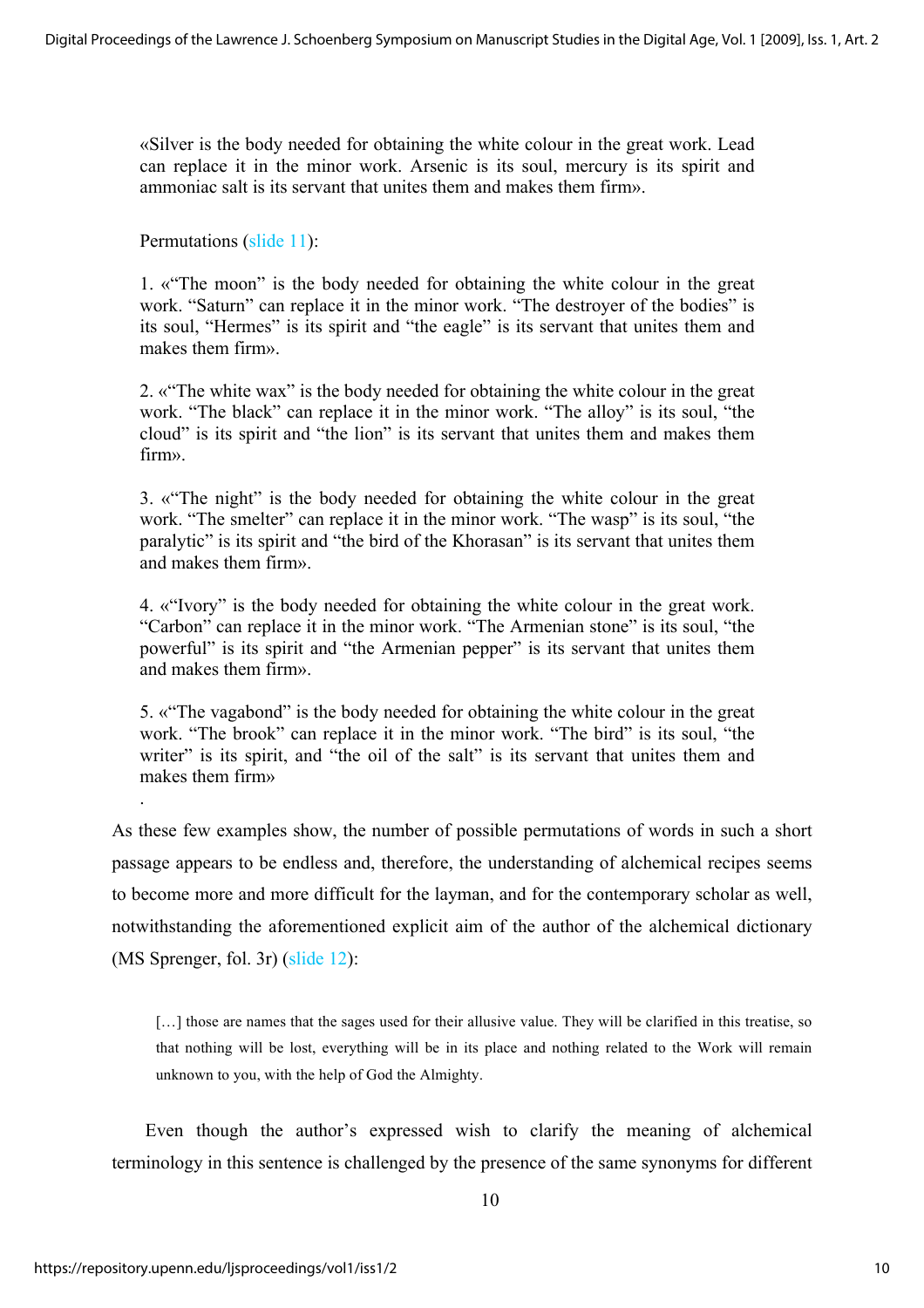substances and by an extremely creative – and almost overwhelming - proliferation of names, the alchemical dictionary preserved in MS Sprenger 1908 can prove to be a useful tool for the reading of medieval alchemical treatises. In terms of creating a critical edition for such a resource, one might choose to forego the traditional print edition in favour of a digital method. For example, the creation of a database would allow the editor to record multiple readings or glosses to allow for a comparative reading, together with the ingredients of the single recipes and their technical names. This type of resource for alchemical recipes would extend our knowledge of the theoretical and practical relationships among different treatises and among the recipes they preserve. I consider the creation of a digital database of alchemical *Decknamen* and recipes that could provide the researcher with an immediate answer about the possible multiple meanings of the words used by the alchemists to conceal – while revealing - their doctrines it as a major objective for the further development of our knowledge in the field of medieval and early modern alchemy.<sup>23</sup>

 $2<sup>23</sup>$  The utility of the creation of an electronic database of medical and alchemical recipes is strongly underlined by Andrea Scotti, "Ipotesi per la creazione di un repertorio digitale relativo alle ricette mediche e alchemiche", in Chiara Crisciani, Agostino Paravicini Bagliani, eds., *Alchimia e Medicina nel Medioevo* (Firenze 2003), 337- 370. Not only Siggel's work on the *Decknamen* could provide potential material for this alchemical database. In the appendices of many editions of Alchemical texts – like the editions of pseudo-Rāzī's treatises by Steele and Ruska - there are lists of alchemical terms that could be a good starting point for the creation this kind of database.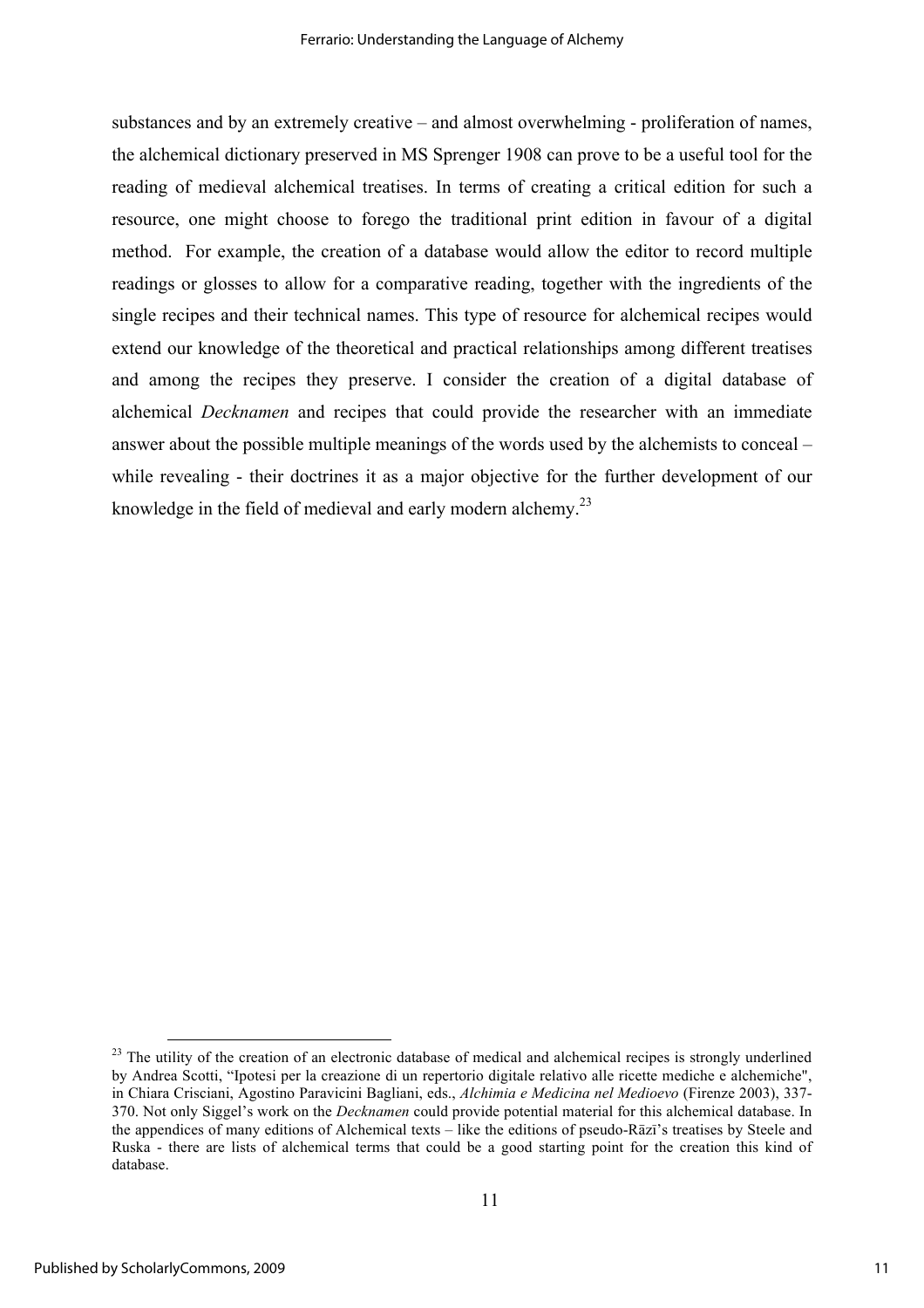#### *Appendix: Additional Features of the Sprenger Manuscript*

Besides the presence of the dictionary, one of the most important features of MS Spenger 1908 of the Staatsbibliothek in Berlin is the fact that it preserves the only extant copy of the Arabic original of the *De aluminibus et salibus*, a "classical work of practical chemistry", according to the definition that Robert Steele gave in the preface of his edition of the Latin translation of the treatise, published in  $1929$ .<sup>24</sup> The margins of the Sprenger manuscript carry a huge number of notes written by the same hand of the main text, but in a smaller and hastier writing. This feature makes the reading of large sections of this *marginalia* more difficult, not to mention that some parts of the longer notes have probably been cut away in the process of trimming and binding of the manuscript.<sup>25</sup> (slide 13) As an example, fol. 13v of the manuscript presents one long marginal note: as in many other cases throughout the manuscript, the content of the note is not directly related to the one of the main text; it is actually a completely different recipe. The writing is upside down, and at the moment, it is hard to say whether we should consider this fact as a lack of care or as a graphical device aimed at distinguishing this addition from the main text. Alternatively, it may also be a sign of the writer's hurry to write down his notes while carrying out his own alchemical experiments.<sup>26</sup> (slide 14):

Fol. 25r of the Sprenger manuscript offers examples of other interesting and recurring features of the Arabic manuscript. At the beginning of line number 3, there is a vertical line and another figure surrounded by a dot, respectively numbers one and thirty in the Hindo-Arabic numeration. In the system of correspondence between Arabic letters and numbers known as *abgad*, these two figures represent the letters *alif* and *lam*, forming the Arabic invariable article  $al^{27}$  What follows is an Arabic word in Syriac alphabet: it's the word *milh*, "salt".28 Again on line number 3, next to the Syriac word, we find the verb "*takhruǧ*" – meaning "to come out" and the drawing of a small crescent. Given the correspondence between planets and metals, moon has to be identified with silver: this passage, thus, appears to be a recipe for the artificial production of silver. On the corresponding margin, we find

<sup>&</sup>lt;sup>24</sup> Steele, "Practical Chemistry in the 12<sup>th</sup> Century", 10.<br><sup>25</sup> This process appears to be contemporary with the renumbering of the folios and with the typewritten note on the *recto* of the first page: "On preparing the elixir by 'Abd Allah Toghrái [sic]".<br><sup>26</sup> Examples of this kind of upside-down marginalia can be found on fols. 13v, 14r, 15v, 16v, 17v, 18v and 22v

of the Sprenger manuscript.<br><sup>27</sup> This feature is quite common in MS Sprenger; for instance, at fols. 11r, 13r, 14r, 16r, 30v, 32r-v.

<sup>&</sup>lt;sup>28</sup> Examples of the use of Syriac script in MS Sprenger can be found at fols. 25r, 28r, 30r, 32r-v.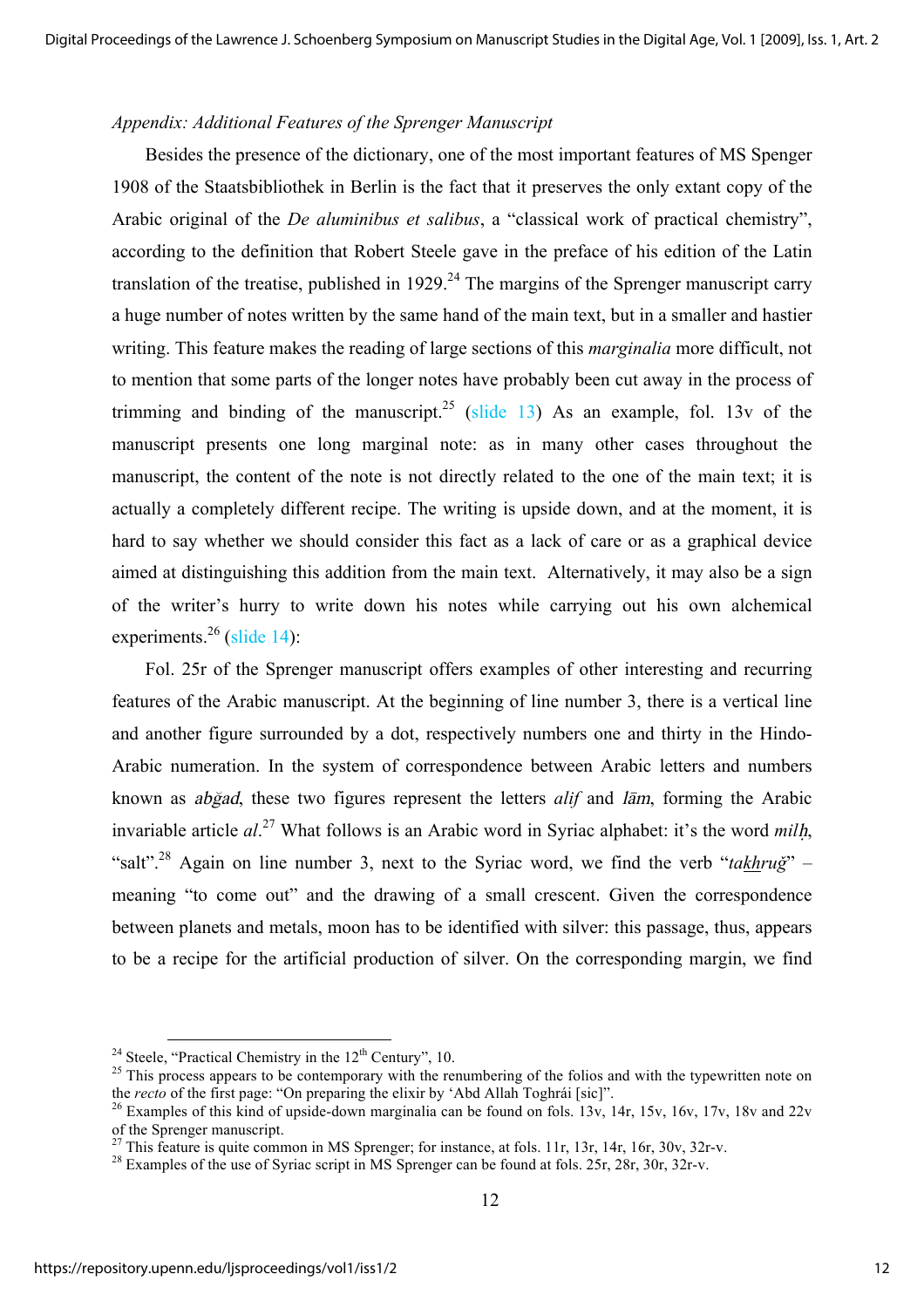three separate letters forming the word *qamar*, "moon", as an explanation of the drawing.<sup>29</sup> How should we interpret these graphical and linguistic features? I am disposed to believe that these are all devices intended to preserve the secrecy of the alchemical discourse that should not fall a pray to non initiated laymen. (slide 15) The *Liber de aluminibus et salibus* begins abruptly at fol. 19r- second half of line 5 - with the *incipit* "*Al-qaul f*† *'l-mil*|" (The treatise on salt). The copyist did not mind signal by any means the beginning of a new treatise. The book ends at fol. 30v with the words: *intahà qawlunā 'alà al-aḡsād wa-'l-arwāh* (Here ends our speech on the bodies and the spirits).

The traditional attribution of the Arabic *De aluminibus et salibus* Muhammad ibn Zakarīyā' Al-Rāzī is based probably on a note by Gerard of Cremona in a Latin translation of the book in Paris and was held by historians of chemistry and alchemy.<sup>30</sup> A strong and up to now possibly correct critique to this traditional attribution was proposed by Ruska in 1935: the *De aluminibus et salibus* is the work of an Andalusian alchemist of the XI-XII century.<sup>31</sup>

<sup>&</sup>lt;sup>29</sup> The use of planetary signs symbolizing the correspondent metal can be found in MS Sprenger at fols. 11v, 13r, 17r-v, 18r, 22r, 23v, 25r, 28v.

<sup>&</sup>lt;sup>30</sup> See Lynn Thorndike, *A History of Magic and Experimental Science*, 8 vols. (New York – London, 1923-58), 2: 457-76. Quotations of the *De aluminibus et salibus* as an original work by al-R…z† are found in Beauvais' *Speculum naturale* and *Speculum historiale*, which – together with the *Speculum doctrinale* – form the *Speculum Maius*, printed by John Mentelin in Strassbourg (1473-76). This encyclopaedia saw many later editions: Nuremberg, 1483-86; Venice, 1484, 1493-4, 1591. Ferdinand Hoefer, *Histoire de la chimie depuis les temps les plus reculés jusqu'a notre époque* (Paris, 1842-3), 1: 323-25; writing about the chemical works by "Rhasès", Hoefer quotes the *Liber Raxis* [sic] *qui dicitur lumen luminum magnum* (MS Paris. Lat. 6514, fol. 113r, XIV sec.), the *Liber perfecti magisterii Rhasei* (*ibid*., fol. 120v) and the *Liber Rasis de aluminibus et salibus, quae in hac arte sunt necessaria* (*ibid*., fol. 125r-v) and ends his description of these treatises with these words: "Rien n'indique que les trois écrits de Rhasès soient apocryphes. Il n'y aurait aucune preuve solide à faire valoir contre leur authenticité"; Hermann Kopp, *Ansichten über die Aufgabe der Chemie und über die Grundbestandtheile der Körper bei den bedeutendern Chemikern* (Braunschweig, 1875), pp. 54-55, n. 63. Steele, "Practical Chemistry", 10: "it purports to be, and no doubt is in substance, the work of one of the most celebrated of eastern physicians, MUHAMMAD ABU BAKR IBN ZAKARYA AL-RAZI, many of whose medical writings were published in the infancy of printing".

<sup>31</sup> Ruska, *Das Buch der Alaune und Salze*, pp. 15-18 and also Julius Ruska, "Pseudoepigraphe Rasis-Schriften,*" Osiris, 7* (1939), 39-40: the German scholar argues that: a) none of the pro-Raz<sub>i</sub> positions is based on a real knowledge of Al-Rāzī's work; b) in the *Sirr al-Asrār* ("Secret of Secrets"), an original work by Al-Rāzī, sal ammoniac is listed among spirits, while here it is classified as a salt (Ruska, "Übersetzung und Bearbeitung von al-Razi's Buch Geheimnis der Geheimnisse", in *Quellen und Studien zur Geschichte der Naturwissenschaften*, (Berlin, 1935), 4: 153-238. See MS Sprenger 1908, fol. 20r (in the Hebrew translation – MS Berlin, Staatsbibliothek, Orient. Oct. klein 514 – this passage is at fol. 22v.): "You have to know that sal ammoniac is the best and noblest among the other salts […]". It has to be noted that this classificatory difference is valid only as far as the text of the *Liber de aluminibus et salibus* is concerned while in the alchemical dictionary on which this paper focuses sal ammoniac is placed among the spirits, according to Al-Razi's classification; c) in the *De aluminibus et salibus* there are many references to Al-Andal™s (Islamic Spain) as a source of useful alchemical substances; d) Egyptian sal ammoniac was obtained through the decantation of soot in a bath of camel's manure and was produced only after 1100: thus, Al-Raz<sub>i</sub> could not know it. (This kind of salt is mentioned in MS Sprenger 1908, fols. 25y and 29r and MS Orient. Oct. 514, fol. 33r. According to al-Bīrūnī, al-Rāzī died in 925. See Julius Ruska, "Al-Bīrūnī als Quelle für das Leben und die Schriften Al-Rāzī's", *Isis* 5 (1923): 26-50. According to Lenn E. Goodman the date of Al-Raz<sub>i</sub>'s death is to be placed between 925 and 935: Lenn E. Goodman, "Rāzī," in P. Bearman, Th. Bianquis, C.E. Bosworth, E. van Donzel and W.P. Heinrichs (eds.),